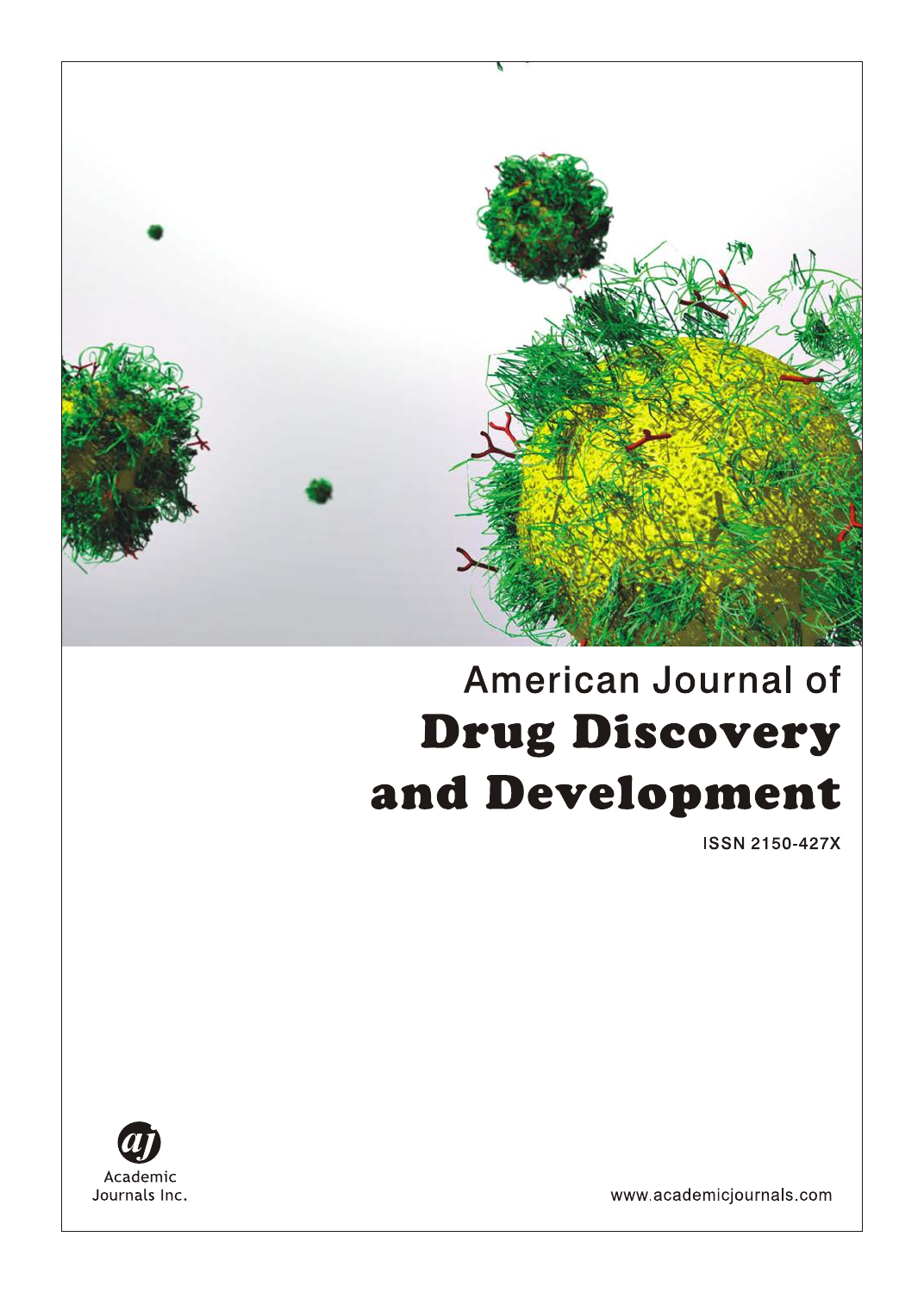#### **OPEN ACCESS American Journal of Drug Discovery and Development**

ISSN 2150-427x DOI: 10.39[23/ajdd.2017.54.62](http://crossmark.crossref.org/dialog/?doi=10.3923/ajdd.2017.54.62&domain=pdf&date_stamp=2017-03-15)



## **Review Article A Review on Epidemiology and Etiology of Renal Stone**

Atul Sohgaura and Papiya Bigoniya

Radharaman College of Pharmacy, Ratibad, Bhopal, 462002 Madhya Pradesh, India

### Abstract

Renal calculi are crystalline structures of calcium oxalate with associated risk factors like dehydration, high fat diet, animal protein, high salt intake and obesity. Crystals form in the distal tubule, nephron loop and/or collecting tubule have symptoms of severe pain and renal colic. Nephrolithiasis is a global problem affecting all geographical regions. This study compiles the epidemiology of renal calculi focusing on prevalence, occurrence and re-occurrence rate in global perspective. Literature of nephrolithiasis prevalence has been reviewed for Europe, Canada, American, East Asia, Gulf region, Japan, China and different parts of India. Etiology of nephrolithiasis was reviewed in detail for types, factors, symptoms, promoters and inhibitors. Renal calculi induction and progression mechanism was discussed with pathophysiology involved. Water and Food are directly related to occurrence of renal calculi, as a major concern correlation has been discussed. Depending on the type of renal stone, food which are to be avoided and preventive actions were discussed. Concise information was provided on the different experimental models of nephrolithiasis induction in animals. Understanding the pathophysiology of this disorder is necessary for the development of new therapeutic options and treatment. Nephrolithiasis is associated with chronic kidney dysfunction, bone loss and fractures, increased risk of coronary artery disease, hypertension, type 2 diabetes mellitus etc. and understanding the pathophysiology is necessary to develop highly effective drugs.

Key words: Nephrolithiasis, renal calculi, epidemiology, etiology, symptom, risk factors, pathophysiology, chronic kidney dysfunction

Received: December 01, 2016 **Accepted: January 12, 2017** Published: March 15, 2017

Citation: Atul Sohgaura and Papiya Bigoniya, 2017. A review on epidemiology and etiology of renal stone. Am. J. Drug Discov. Dev., 7: 54-62.

Corresponding Author: Papiya Bigoniya, Radharaman College of Pharmacy, Ratibad, Bhopal, 462002 Madhya Pradesh, India Tel: +91 755 2896237 Fax: +91 755 2896664

Copyright: © 2017 Atul Sohgaura and Papiya Bigoniya. This is an open access article distributed under the terms of the creative commons attribution License, which permits unrestricted use, distribution and reproduction in any medium, provided the original author and source are credited.

Competing Interest: The authors have declared that no competing interest exists.

Data Availability: All relevant data are within the paper and its supporting information files.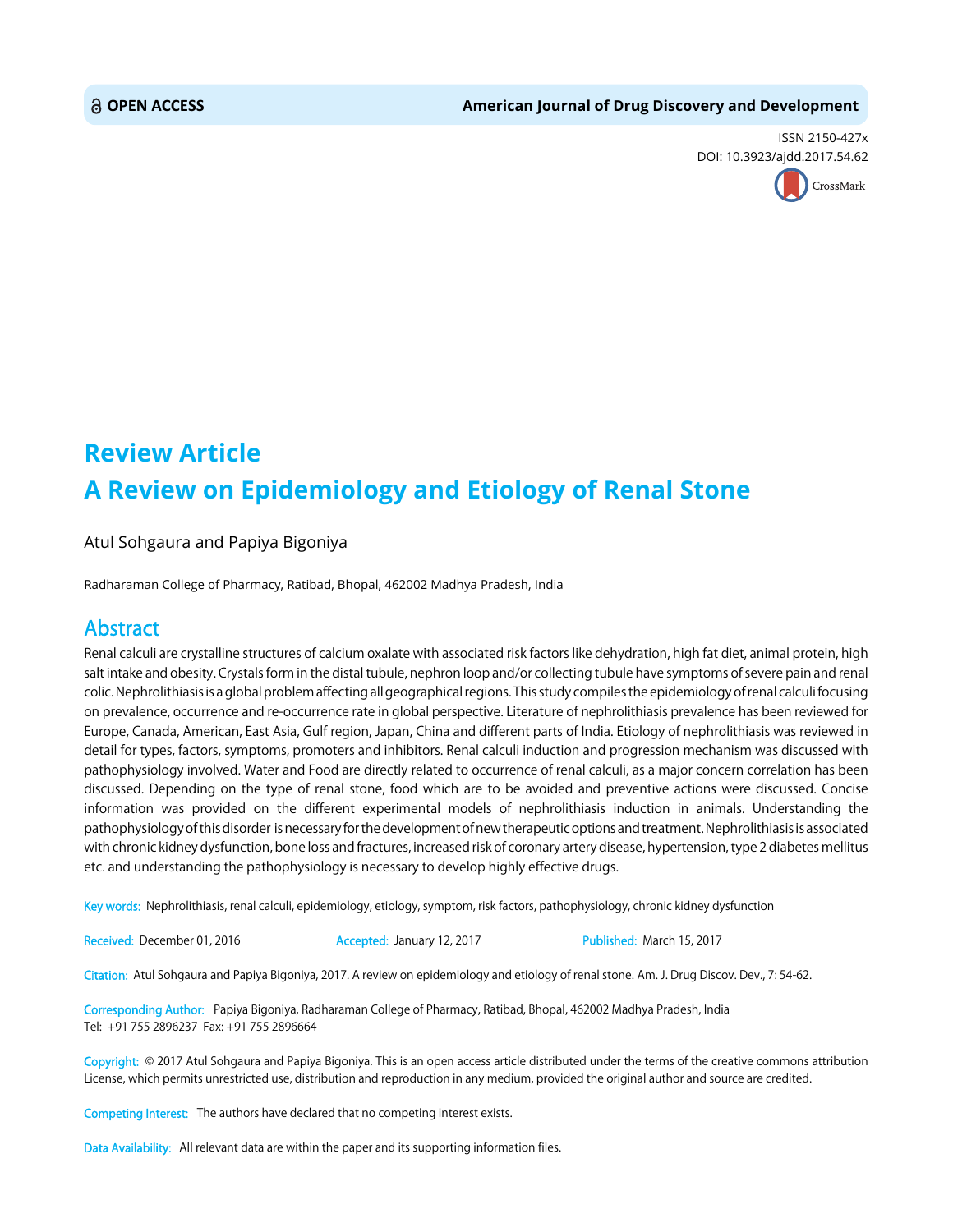#### INTRODUCTION

The formation of kidney stone is also known as renal calculi or crystal. It is a serious though not life threatening disorder prevalent throughout the world. In medical terminology condition of having urinary calculi is termed as nephrolithiasis and urolithiasis where the root word "Lith" meaning "a stone"1 . Nephrolithiasis is common worldwide, often debilitating that has different etiology and pathophysiology. Copiousness of promoter and inadequacy of inhibitors mainly promote production and retention of crystals in renal tubules $2,3$ . Renal calculi are crystalline structures composed most commonly of calcium oxalate salts. They form when the concentrations of these ions, as well as solutes such as hydrogen ions, sodium ions and uric acid are present in the filtrate in higher than normal amounts. This condition is known as supersaturation and supersaturated ions are more likely to come out of solution and crystallize. Risk factors for supersaturation include dehydration, high fat diet, animal protein, high salt intake and obesity.

Typically, the crystals form in the distal tubule, nephron loop and/or in collecting system. Most crystals simply pass unnoticed into the urine. However, sometimes the crystals adhere to the epithelium of the tubules, particularly in the collecting system and form seed crystals that lead to the formation of stones. The stones may remain in the collecting system or may break off and lodge in the calyces, renal pelvis and ureter. Stones lodged within the urinary system cause occurrence of common symptom of nephrolithiasis, severe pain and renal colic that radiates from the lumbar region to the pubic region. Other symptoms include hematuria (blood in the urine), sweating, nausea and vomiting. Nephrolithiasis can be diagnosed in several ways, including computed tomography scans and an intravenous pyelogram. An IVP is a radiograph of the urinary system that uses a contrast medium such as iodine to reveal the structure of the renal pelvis, the major and minor calyces, the ureters and urinary bladder. The old Sanskrit literatures in India, the Vedas, the Puranas and the Samhita described first time about renal calculi and their remedies. The Chark Samhita had explained anatomy, physiology and pathology of renal calculi in Mutravahaashmari with diagnosis and its treatment. The Sushruta Samhita had also focused about surgery with descriptive explanation and type of renal calculi, characteristics of renal calculi, etiology and symptoms in Ashmari Nidana with scientific description and explained renal calculi treatment in Ashmari Chikitistia Sthanam<sup>4,5</sup>.

Renal calculi is perceived as acute disorder but the growing stage of urolithiasis is a systemic disease that can lead to end stage renal disorder. The prevalence is increasing due to environmental cause and genetic predisposition<sup>6</sup>. On an average 6% woman and 12% men are affected with renal stone<sup>7</sup>. Recurrence rate of nephrolithiasis is 70-80% in males and 47-60% in females, with majority 80% of calcium oxalate stones<sup>8,9</sup>.

#### URINARY SYSTEM

The urinary system is a group of organs that consists of two kidney and ureters with single bladder and urethra. This system mainly filters the blood stream excrete out the unwanted fluid and other substance through urine. Urine is liquid containing excess mineral or vitamins with waste product of metabolism. Urinary system along with other organ systems maintains homeostasis with acid base balance and water salt balance of blood.

#### Different function of urinary system:

- Excretion or elimination of metabolic waste product
- Regulation of fluid volume
- Regulation of different electrolytes
- Maintain the pH of blood
- Homeostasis maintenance
- Elimination of toxins
- Separation of urea and mineral salts
- Mineral and salt balance

#### RENAL CALCULI

A renal calculus is a solid crystalline mineral material that accumulate in the urinary system when one more crystal forming material separates from the supersaturated urine. Renal calculi results from the growth of crystal to form in to large lumps or aggregate of crystals or in to stone<sup>10</sup>. Primary component of renal calculi is salt, mineral and other constituents found in urine. Renal calculi grow slowly over several days to month. Renal calculi are found in different sizes, some are as small as like grain of sand or large as pearls and big as golf boll. Renal calculi sometime cover entire pelvis area of urinary system. They are smooth, spiky or asymmetric and jagged. Renal stone are mainly found in three colors as brown, yellow and reddish. Passing of renal calculi produces discomfort and the level of uneasiness depends upon the size of renal calculi. Tiny renal calculi may pass unnoticed with urine. Often renal calculi's grows to large size, that passing through urinary tract is noticed with some discomfort but if it is renal stone with rough or sharp edges it can be painful white passing through the urinary system. In some cases of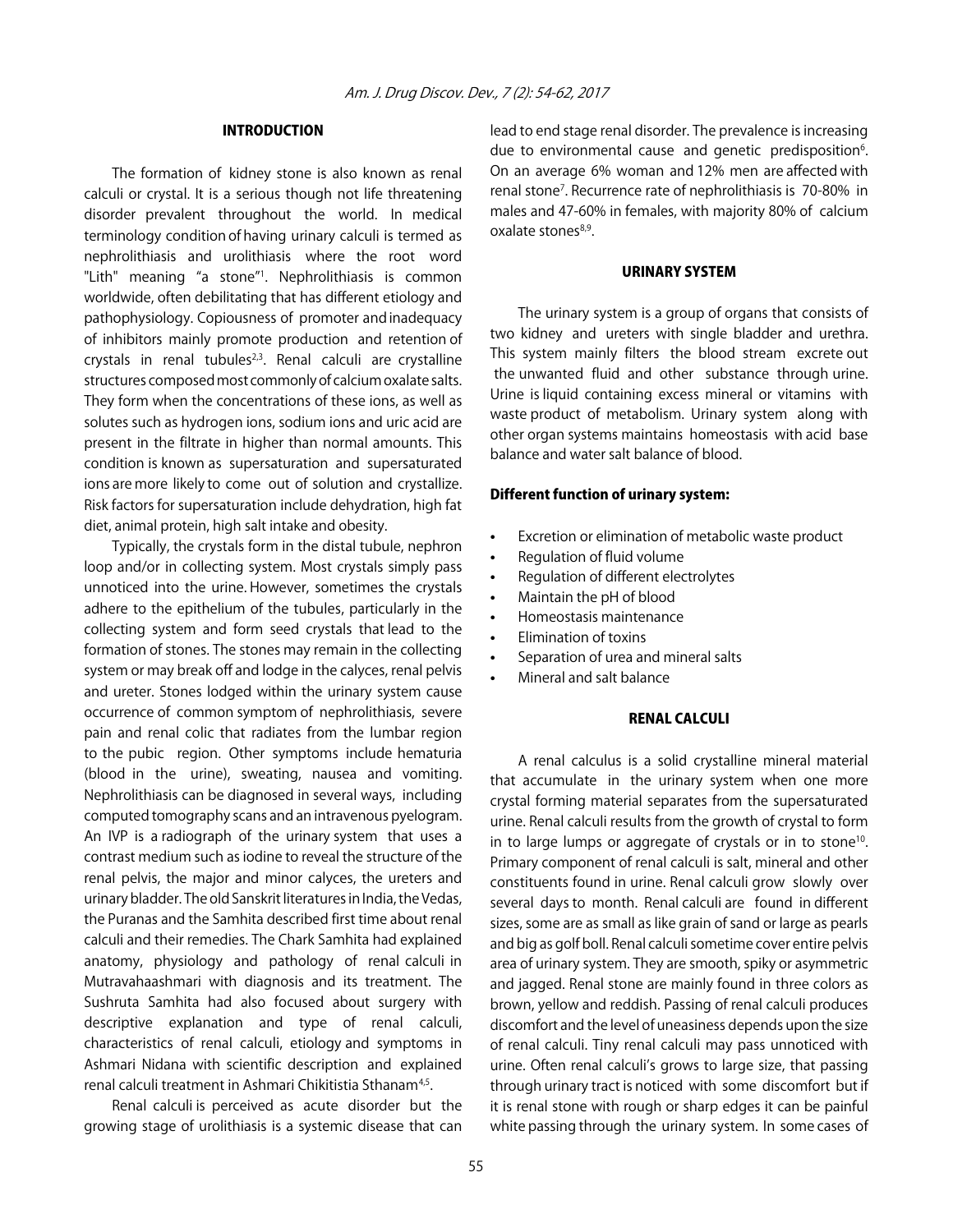nephrolithiasis renal calculi cannot pass through the urinary system requiring medical intervention. If neglected it leads to substantial damage and produces several types of renal  $impairment<sup>11</sup>$ .

**Epidemiology of renal calculi:** Kidney stone is one of the oldest recorded disorder of human and one of the major health burden. Now a days large number of peoples are affected with this disorder all over the world. Three common terms used in epidemiological study of renal calculi is incidence, prevalence and life time prevalence. The definition of incidence is the number of new renal stone patients found in a selective population at a particular time point. Prevalence is the total number of renal stone patients in a selective population at a particular time point and life time prevalence is the presence of old nephritic stone in number of patient. Nephrolithiasis is a common disorder responsible for significant human suffering as per studies and surveys done over the last half century reporting steadily increasing cases7,12.

Nephrolithiasis is a global problem affecting all geographical regions throughout the globe. Annual approximate prevalence is 3-5% and approximate life time prevalence is 15-25%. Nephrolithiasis tend to be recurrent in most of the renal calculi patients. Recurrence rates of renal stone are approximately 10% year<sup>-1</sup>, 50% over a period of 5-10 years and  $75\%$  over 20 years period<sup>11</sup>. The incidence rate of nephrolithiasis varies with geographical region of an individual country. The rate of recurrence of renal calculi in patients after 1st time occurrence is 14% at 1st year, 35% in 5th year and 52% in 10th year<sup>13</sup>.

The comparative incidence of renal calculi in adults are higher in Western region as compared to Eastern region of the world. The risk rate of prevalence as reported throughout the globe is Saudi Arabia 20.1%, USA 13-15%, Canada 12% and Europe 5-9%14,15. This era of globalization is witnessing increase cases of acute renal injury and emerging epidemic of renal calculi among all age groups including children of East Asia mainly Macau, Taiwan, Hong Kong and China due to the use of different type of milk and milk product, like milk powder, melamine-tainted milk, cookies, candies and chocolates<sup>16</sup>. In the year 2008 approximate 2.9 lakhs cases were diagnosed with renal stones, including children below age of 3 year<sup>17</sup>. High incidence rate is reported in middle east (20-25%) due to hot climate with increased chances of dehydration<sup>18</sup>. In Japan, minimum 5.4% of the population have at least one time affected with renal calculi in their life time provided by the data of 1995-1987 nationwide survey on nephrolithiasis<sup>6</sup>.

The countries with alarming occurrence rate of nephrolithiasis is British island, central Europe, North Australia, Scandinavian and Mediterranean countries. The stone forming belt of the world is identified as Egypt, Sudan, Saudi Arabia, Iran, UAE, Philippines, India, Pakistan, Thailand, Myanmar and Indonesia with cases of renal calculi in all age group including child below 1 year of age and adults over 70 years with a male to female ratio<sup>19</sup> of 2:1. Almost one million people in USA is affected with renal calculi and visit emergency department annually with an economic impact<sup>20</sup> of approximately 2.1-5.3 billion US\$. In last decades, an increase of almost 50% was observed in diagnosis and treatment cost of nephrolithiasis<sup>21</sup>. North American children have 5 time increased prevalence of pediatric nephrolithiasis in last 10 years. Incidence of nephrolithiasis varies in different region of USA but is mostly found in South Eastern states as like North Carolina, Virginia, Georgia, Tennessee and Kentucky and has a combined name as stone belt of North America<sup>22</sup>. Approximately 7.5 lakh cases of renal calculi were found in Germany between 1979-2000 suggesting a continuously increasing trend in renal stone occurrence and approximately three-fold prevalence in population aged between 50-64 years $12,23$ . Studies in UK identified and suggested that due to change of life style and diet, a gradually upward tendency in annual incidence and downward in the age of onset for nephrolithiasis has been observed<sup>24</sup>. Swedish renal stone studies based on epidemiology, showed recurrence rate of 70% after 10 years on the patients previously having minimum two renal calculi before the follow up period $25$ .

Approximate 2 million people in India is affected with nephrolithiasis every year and some parts of country has name denoted as a stone belt that is, Gujarat, Maharashtra, Punjab, Rajasthan, Delhi, Haryana and part of states on North East side<sup>26</sup>. Urinary stone are also found in south India due to high intake of tamarind in regular diet $2^7$ . In upper urinary tract urolithiasis is found mainly in the form of pure calcium oxalate crystals as observed in case studies of AIIMS, New Delhi<sup>28,29</sup>. The Kutchchh and Saurashtra region of Gujarat also has higher prevalence of renal calculi. In India, approximate 50% of the population is affected with renal calculi, which may end up to renal damage or loss of kidney function<sup>30</sup>. The rate of nephrolithiasis incidence, mainly staghorn calculi is very high in Manipur and some reports indicates North Western region of India have also increased prevalence<sup>31</sup>. North Eastern part of Bihar in Purina division showed increase renal stone cases during 1999-2001<sup>32</sup>. In the last few decades occurrence of pediatric renal calculi cases were observed in some epidemiological studies<sup>33</sup>.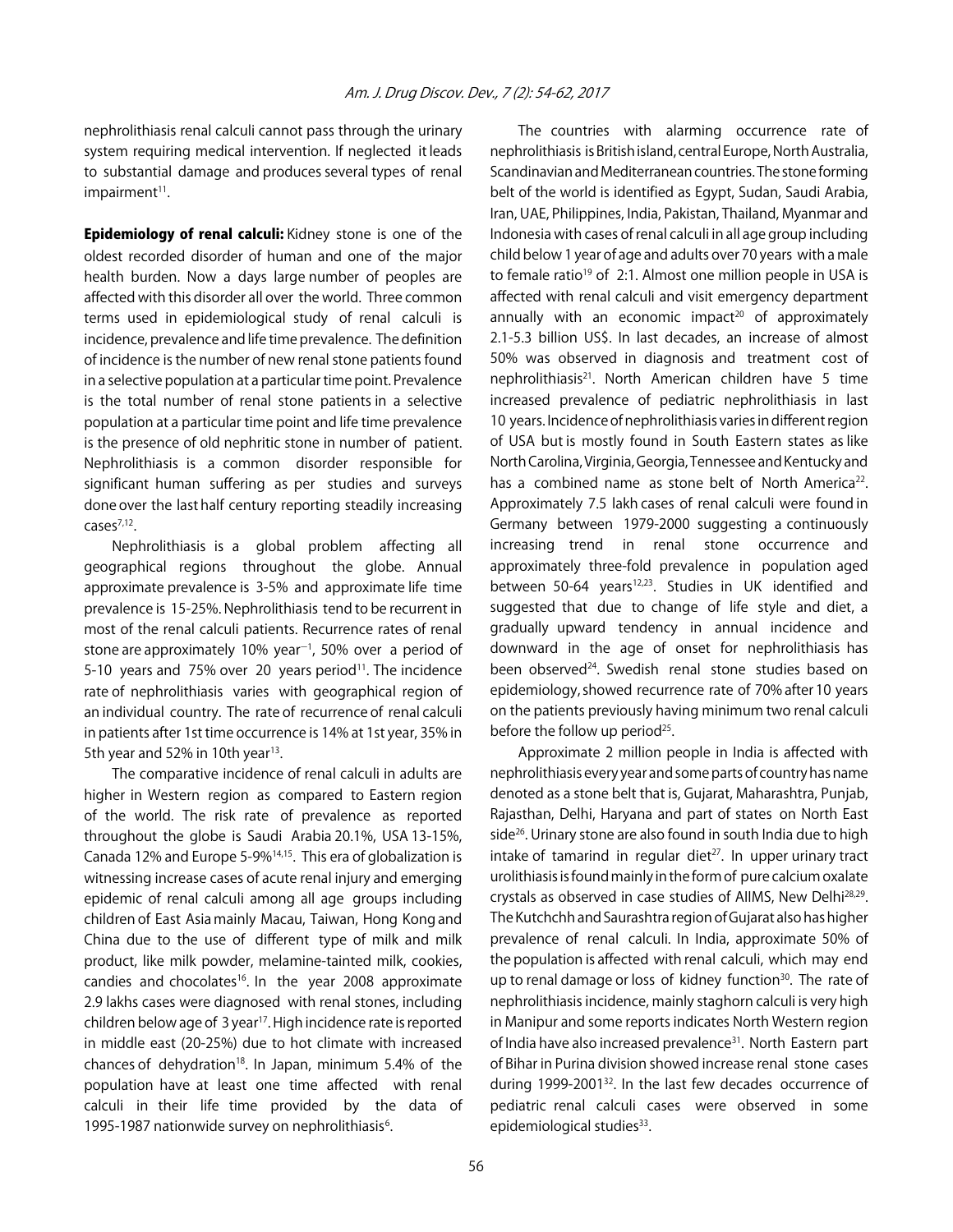#### ETIOLOGY OF RENAL CALCULI

Generally, nephrolithiasis is more common in male as compare to female, mainly six type of stones are found as calcium oxalate containing stone, calcium phosphate containing stone, cystine containing stone, uric acid stone, xanthine and struvite containing stone. Main causes of nephrolithiasis are hypercalciuria, hyperoxaluria, hypocitraturia, hyperuricosuria, hypomagnesuria, gouty diathesis, etc.

#### Type of renal calculi:

- Calcium oxalates stone are crystalline component of calcium oxalate monohydrate, calcium oxalate dihydrate and calcium oxalate trihydrate
- Calcium phosphate stone have crystalline components like hydroxyapatite, calcium hydrogen phosphate, dihydrate, unusual form of calcium phosphate, tricalcium phosphate, ammonium magnesium, phosphate hexahydrate, ammonium magnesium, phosphate monohydrate, magnesium hydrogen, phosphate trihydrate, carbonate apatite and octacalcium phosphate. Calcium oxalate and calcium phosphate stones are prevalent with abnormality in urinary system like hypercalciuria, hypomagnesuria, hyperuricosuria, hyperoxolourea and hypocitraturia
- Uric acid stone are crystalline components of uric acid anhydrous and uric acid dehydrate, usually 5-10% of analyzed population with renal stone are affected with uric acid stone. Uric acid is a metabolic product and around 25% of patients with this stone also suffer from gout disorder. Main reason of this type of stone is low urine volume, hyperuricosuria and acidic urine pH
- Cystine stone are caused due to high level of essential amino acid, cystine in urine. Cystine stone usually occur in childhood and it is a rare inherited metabolic disorder affecting 1-3% analyzed population of renal stone
- Struvite stone are infectious urinary stone of ammonium magnesium phosphate hexahydrate or struvite. It is a fascinating inorganic phosphate mineral closely associated with chronic urinary tract infection due to some microorganism such as urease-producing bacteria. This bacterium split urea in to ammonium which is combined with magnesium and phosphate
- Medication caused renal stone are formation of renal calculi due to inappropriate large dose ingestion of drugs like ephedrine, ciprofloxacin, guaifenesin, indianvir, nelfinavir, oxypurinol, sulfa drug, topimarate and triamterene34

Urinary calculi promoters: Calcium, sodium, oxalate, uric acid, urate and cystine.

Urinary calculi inhibitors: Magnesium, potassium, pyrophosphate, citrate, glycosamino glycans kidney proteins such as nephrocalcin, osteopontin, tamm-horsfall protein, muco-protein, uropontin, crystal matrix protein, renal lithostathine, urinary prothrombin fragment 1, bikunin (inter-alpha inhibitor) and calgranulin. Citrate is the main complexer for calcium ions in the urinary track.

Nephrolithiasis induction: Nephrolithiasis get started with super saturation of urine caused by various reasons as age, sex, climate, diet, fluid intake, inheritance, etc. Super-saturation initiates abnormality in kidney morphology, change in urine flow, metabolic abnormality and urinary tract infection. The oxalate ion interacts with tubular cell of kidney and in this process mitochondria starts lipid signaling. Lipid signaling produces free radical provoking necrosis of renal cell, increase in stone formation and decrease in crystallization inhibitor induces nucleation process. Crystal are activated and a change in different physiochemical reactions produces aggregation and retention of crystal in renal tubule. Crystals are converted to osteoponin or concrete stone in chronic  $casesmath>3$ .

#### Factor affecting nephrolithiasis occurrence

Age and sex: Most vulnerable age for nephrolithiasis occurrence is 20-70 years. It is widely occurred in men as compared to women.

Diet: High content of protein, sodium and low level of calcium increases the risk of nephrolithiasis.

**History of family:** Family history of nephrolithiasis increased risk of the nephrolithiasis occurrence.

**Dehydration:** Nephrolithiasis predisposes with excretion of concentrated urine.

**Hypertension:** Hypertension increases the risk of the nephrolithiasis.

**Obesity:** Increase in Body Mass Index (BMI) also has increased risk of kidney stone.

#### Inflammatory bowel diseases and gastric bypass surgery:

They affect the absorption of the calcium ion and increases the precipitation of calcium and other stone forming substance which causes nephrolithiasis<sup>35</sup>.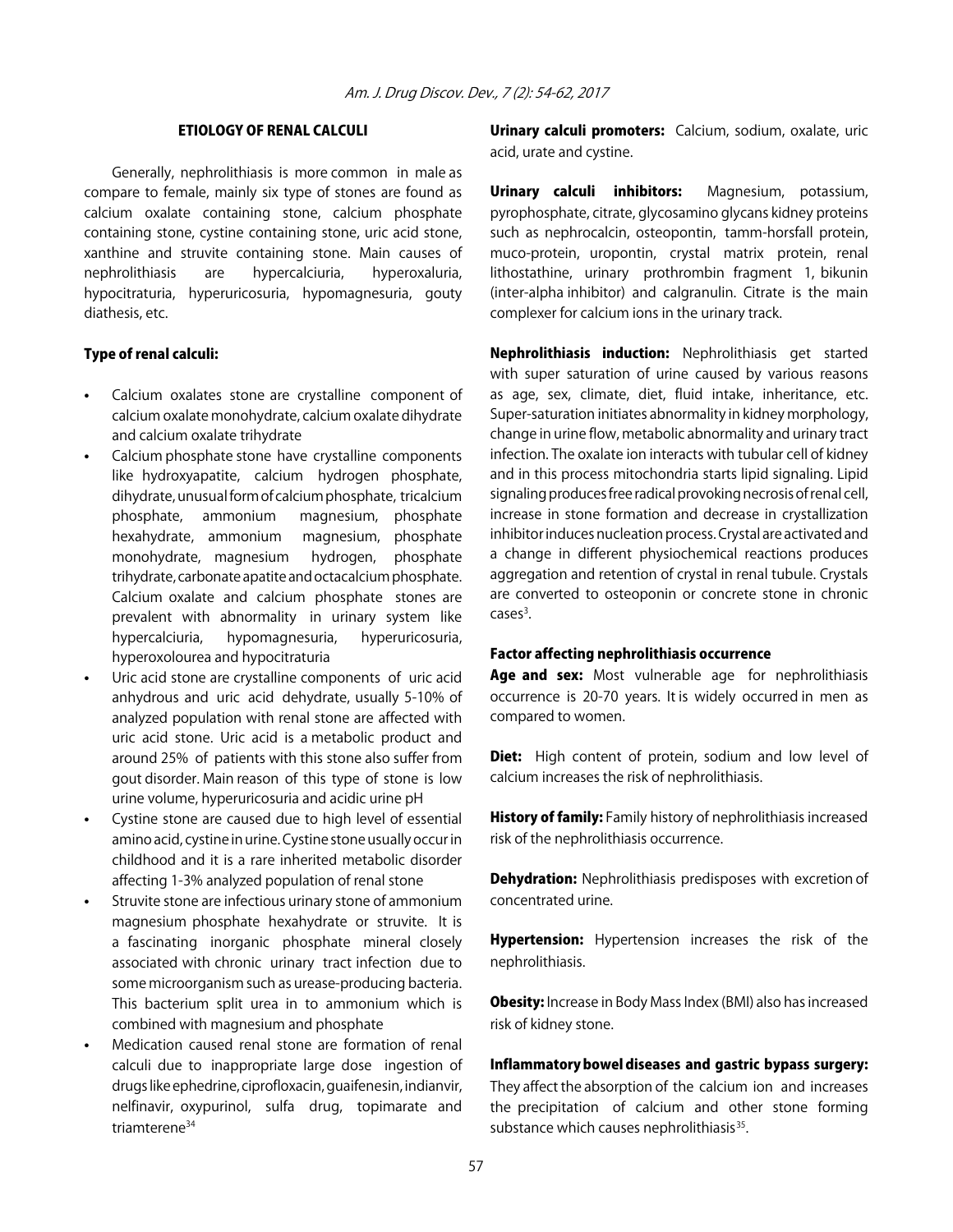Drug: Loop diuretics, antacids, acetazolamide, glucocorticoids, theophylline, vitamins D and C etc., has incidental correlation with occurrence of renal calculi.

#### Symptoms of renal calculi:

- Discomfort in the side and back and below the ribs. This discomfort usually occur only on the side of the renal calculi and does not cross over to the other side
- Fluctuations in discomfort intensity, with periods of discomfort lasting 20-60 min
- Discomfort waves radiating from the side and back to the lower abdomen and groin
- Bloody, cloudy or foul-smelling urine
- Discomfort, pain and inflammation on urination
- Nausea and vomiting
- Persistent urge to urinate
- Fever and chills if an infection is present

Nephrolithiasis that do not cause these expressions may show up on x-rays when the patients seek medical care for other complications, such as blood in the urine or reappearing urinary tract infections.

#### RENAL STONE FORMATION MECHANISM

**Step 1-5:** Initially homogeneous nucleation starts which progress to heterogeneous nucleation causing oxalates crystal formation following that membrane phospholipids redistribution occurs.

**Step 6:** Oxalate induces redistribution of phospholipid phosphatidy serine in renal cell surface. Macrophages remove and engulf damaged cells<sup>36</sup>. Which serves as a calcium oxalate crystal binding site triggering other membrane linked enzyme activity<sup>37</sup> (Fig. 1).

**Step 7:** The cytosolic phospholipase  $A_2$  (cPLA2), is a highly attentive phospholipase enzyme that hydrolyze the acyl group in sn-2 position of phospholipids. Arachidonic acid and assorted lyso-phospholipids are some of the many by products of cytosolic phospholipase $A_2$  which can trigger other signaling pathways in the cell<sup>38</sup>. Arachidonic acid and assorted lyso-phospholipids implicate renal epithelial cell injury<sup>39</sup>. Patients suffering with active renal calculi show elevated plasma and red blood cell membrane arachidonic acid<sup>40</sup>.

Step 8-9: In the renal epithelial cell culture oxalate exposure directly causes activation of cytosolic phospholipase  $A<sub>2</sub>$  (cPLA2) and implicate oxalate action like change in mitochondrial function and gene expression through by product of cytosolic phospholipase  $A_2$  (cPLA2) (arachidonic acid and lyso-phosphatidylcholine)<sup>41,42</sup>.

**Step 10-11:** Generation of ceramide depends upon activation of cytosolic phospholipase  $A_2$  and oxalate induced cytosolic phospholipaseA<sub>2</sub> activation<sup>43</sup>. The following different cellular responses are membrane damage, cellular injury, proliferation, cytotoxicity and renal cell damage produced by signaling molecule<sup>44</sup>.

**Step 12-15:** Reactive Oxygen Species (ROS) also promote cell membrane damage unmasking additional crystal binding sites, attached crystals form centers for nucleation of new crystals favoring stone development. Crystals up taken by endocytosis exacerbate cell damage. Alternatively, crystals may dissolve within lysosomes or re-emerge at the basolateral surface, again providing centers for stone growth in the renal interstitium. Cell death produced by oxalate exposure may leave cellular debris that forms a nidus for additional crystal growth, also promoting stone formation<sup>42</sup>.

#### DIET IN RELATION TO KIDNEY STONE

Presence of highly concentrated calcium, oxalate and phosphorus containing substances in urine can cause formation of kidney stones. Waste products of the food in the bloodstream are carried to the kidneys and excreted in urine. Diet and fluid intake are important factors out of several other factors that can promote or inhibit kidney stone formation. In susceptible persons, certain foods can promote stone formation but commonly not related to people who are not susceptible. The first step in prevention of kidney stones is to understand the causes and types of stone formed. Laboratory analysis of stones as it passes in urine or retrieved surgically or with a scope inserted through the urethra intothe bladder or ureter gives direct indication of type of stone. Blood and urine are to be tested for unusual levels of chemicals, such as calcium, oxalate and/or sodium to determine type of kidney stone. The information related to type of stone helps the health care provider to suggest diet changes that can prevent future kidney stone growth. Depending on the type of kidney stone, changes in consumption of sodium, animal protein, calcium, citrate, potassium and oxalate are to done. For example, limiting oxalate in the diet may help prevent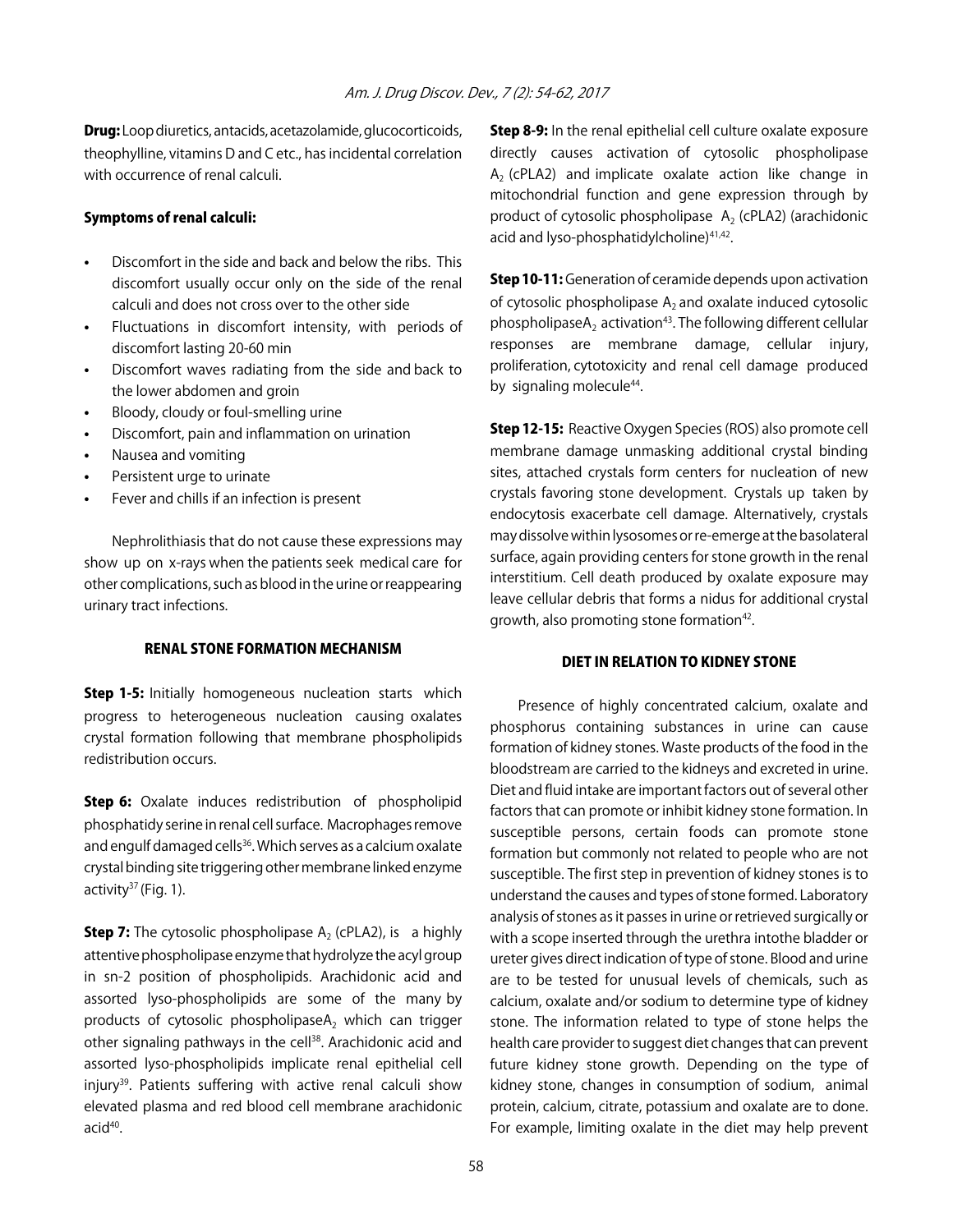

Fig. 1: Intracellular and extracellular events in calcium oxalate stone formation

calcium oxalate stones but may not be helpful in preventing uric acid stones. Following a special diet may be enough to prevent forming more kidney stones in early diagnosed cases and for chronic cases medications in addition to a special diet is needed.

High risk food: The risk of kidney stones increases with increased daily sodium consumption. High-sodium diet can trigger kidney stones as it increases the amount of calcium in urine as extra sodium causes to lose more calcium in urine. Low-sodium diet is recommended for the calcium oxalate or calcium phosphate stone prone. Instead of reducing calcium intake, focusing on limiting the sodium paired with calcium-rich and oxalate-rich foods will be beneficial. Current

guidelines suggest limiting total daily sodium intake to 2,300 mg. Patients with calcium oxalate or calcium phosphate stones should limit their sodium intake to the U.S. RDA level, along with medications. Canned or commercially processed foods as well as restaurant-prepared and fast foods are sources of "Hidden" sodium. Getting too little dietary calcium can also cause oxalate levels to rise in blood. To prevent this, the amount of calcium should be appropriate to age group. More than 50 years older people should consume 1,000 mg calcium day $^{-1}$ , along with 800-1,000 IU of vitamin D to help the body absorb the calcium.

Animal protein, such as red meat, poultry, eggs and seafood have high concentrations of purine. High purine intake leads to a higher production of uric acid that can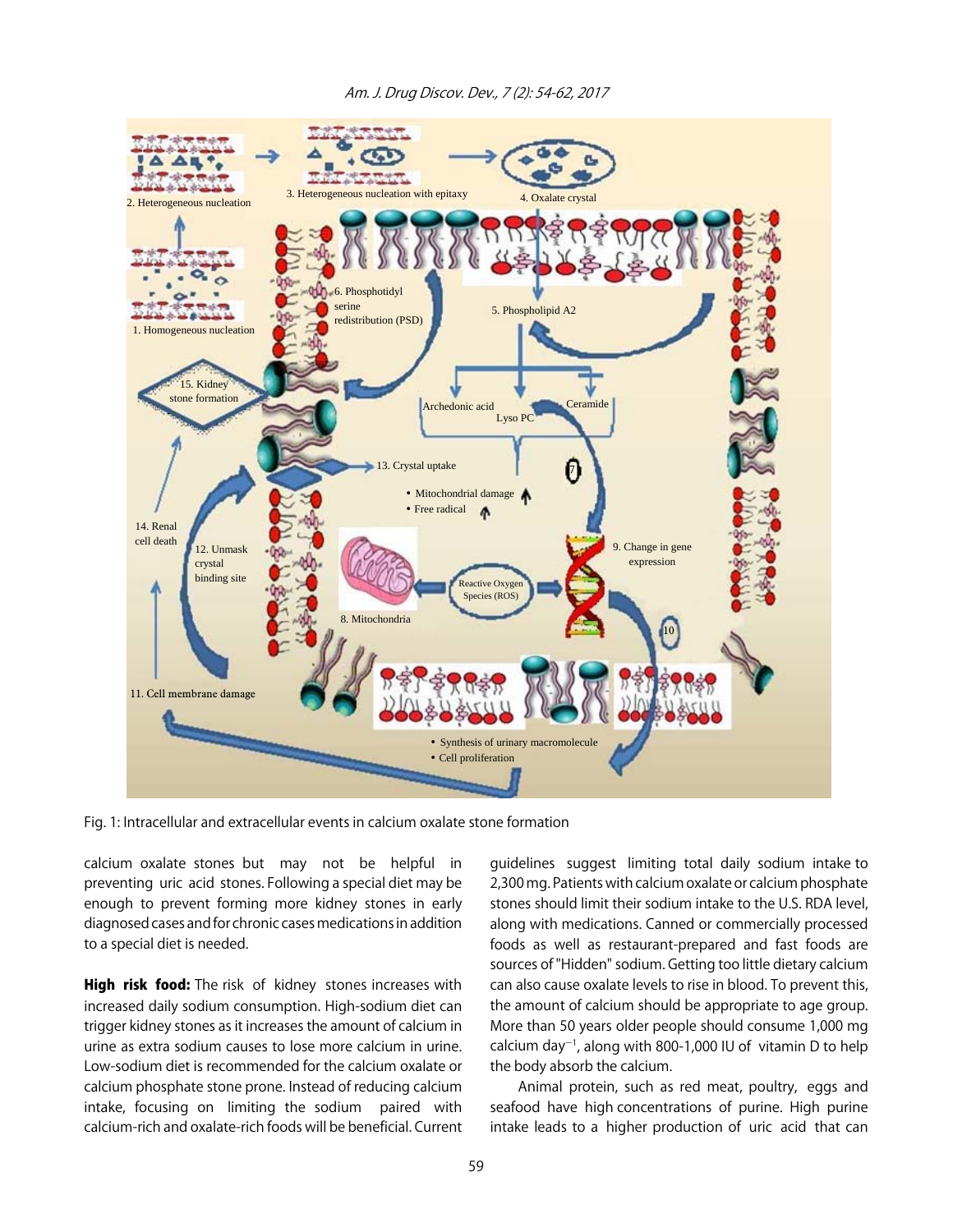accumulate as crystals in the joints, or as stones in the kidneys. A high-protein diet also reduces levels of citrate, that helps prevent kidney stone forming. To prevent occurrence of common type of uric acid kidney stones, it is necessary to cut down high-purine foods and follow a healthy diet containing mostly vegetables, fruits, whole grains and low fat dairy products. Limiting sugar-sweetened foods and drinks containing high fructose corn syrup and alcohol is also helpful because these can increase uric acid levels in the blood. Eating less animal-based protein and eating more fruits and vegetables will help decrease urine acidity and this will help reduce the chance for stone formation.

Calcium oxalate kidney stones are the leading type of kidney stones. Oxalate is naturally found in many foods, including fruits and vegetables like beets, chocolate, spinach, rhubarb, tea and most nuts are rich in oxalate and colas are rich in phosphate, both of which can contribute to kidney stones. The persons prone to suffer from stones are advised to avoid these foods or to consume in smaller amounts. Some research suggests that limiting high oxalate foods may help reduce chance of forming further oxalate stone. Eating and drinking calcium and oxalate-rich foods together during a meal is a better approach than limiting oxalate entirely because oxalate and calcium are more likely to bind in the stomach and intestines before the kidneys begin processing thus making it less likely that kidney stones will form<sup>45</sup>.

Fluid consumption: Changes in fluid intake help prevent kidney stones. Drinking enough fluids each day is the best way to prevent most types of kidney stones by keeping urine diluted and flushing away materials that might form stones. Health care providers recommend 2-3 L of fluid intake per day but people with cystine stones may need to drink even more. Water is best but other fluids such as citrus drinks also help prevent kidney stones. Some studies suggest citrus drinks like lemonade and orange juice protect against kidney stones because they contain citrate, which stops crystals from growing into stones. Citrate in the urine may prevent the calcium from binding with other constituents that lead to stones. In hotter weather, patients are required to drink more water to make up for fluid loss from sweating. For normal population, particular foods and drinks are unlikely to trigger kidney stones unless consumed in extremely high amounts. Some studies have shown that consumption of high quantity vitamin C in the form of supplements put at slightly higher risk of kidney stones as body converts vitamin C into oxalate. Caution should be exercised with consumption of vitamin C, vitamin D, fish liver oils or mineral supplements containing calcium since these supplements can increase the chances of

stone formation in some people. The B6 may actually help people with high urine oxalate<sup>46</sup>.

#### EXPERIMENTAL NEPHROLITHIASIS INDUCTION

Nephrolithiasis can be induced in rodents by induction of acute or chronic hypercalciuria, hyperoxaluria, hypocitraturia, hyperuricosuria or hypomagnesuria by using a variety of inducing agent like ethylene glycol with ammonium chloride, glycolic acid and sodium glyoxylate, ethylene glycol 0.75% v/v along with ammonium chloride 2% w/v oral<sup>-1</sup> in drinking water is used as common nephrolithiasis inducing agent<sup>47,48</sup>. Diet containing 3% glycolic acid given for 28 days induces nephrolithiasis<sup>49</sup>. Glyoxylate induced calcium oxalate (CaOx) crystal in mouse kidney models is also reported by Liang *et al*.<sup>50</sup> and Peng *et al*.<sup>51</sup>.

#### **CONCLUSION**

Nephrolithiasis remains life threatening disorder and cover almost all regions of the world. Exhaustive understanding of this disorder is necessary as lot of factors can induced this disease. Some drugs are associated with induction of nephrolithiasis. Understanding the pathophysiology of this disorder is also necessary for the development of new therapeutic options or treatment. This disorder is associated with chronic kidney dysfunction, bone loss and fractures, increased risk of coronary artery disease, hypertension, type 2 diabetes mellitus and the metabolic syndrome. In India though nephrolithiasis is a commonly prevalence disease but pharmacotherapy is neglected emphasizing the need to develop highly effective drugs for treatment of nephrolithiasis.

#### SIGNIFICANCE STATEMENTS

Nephrolithiasis is a global problem affecting all geographical regions. Renal calculi are crystalline structures associated risk factors i.e., dehydration, high fat diet, animal protein, high salt intake and obesity.

Literature reviewed for nephrolithiasis prevalence in Europe, Canada, American, East Asia, Gulf region, Japan, China and different parts of India.

Renal calculi induction and progression mechanism was discussed with pathophysiology involved. Fluid intake and diet has been correlated with type of renal stone, as well as the precautions and preventive action were also discussed.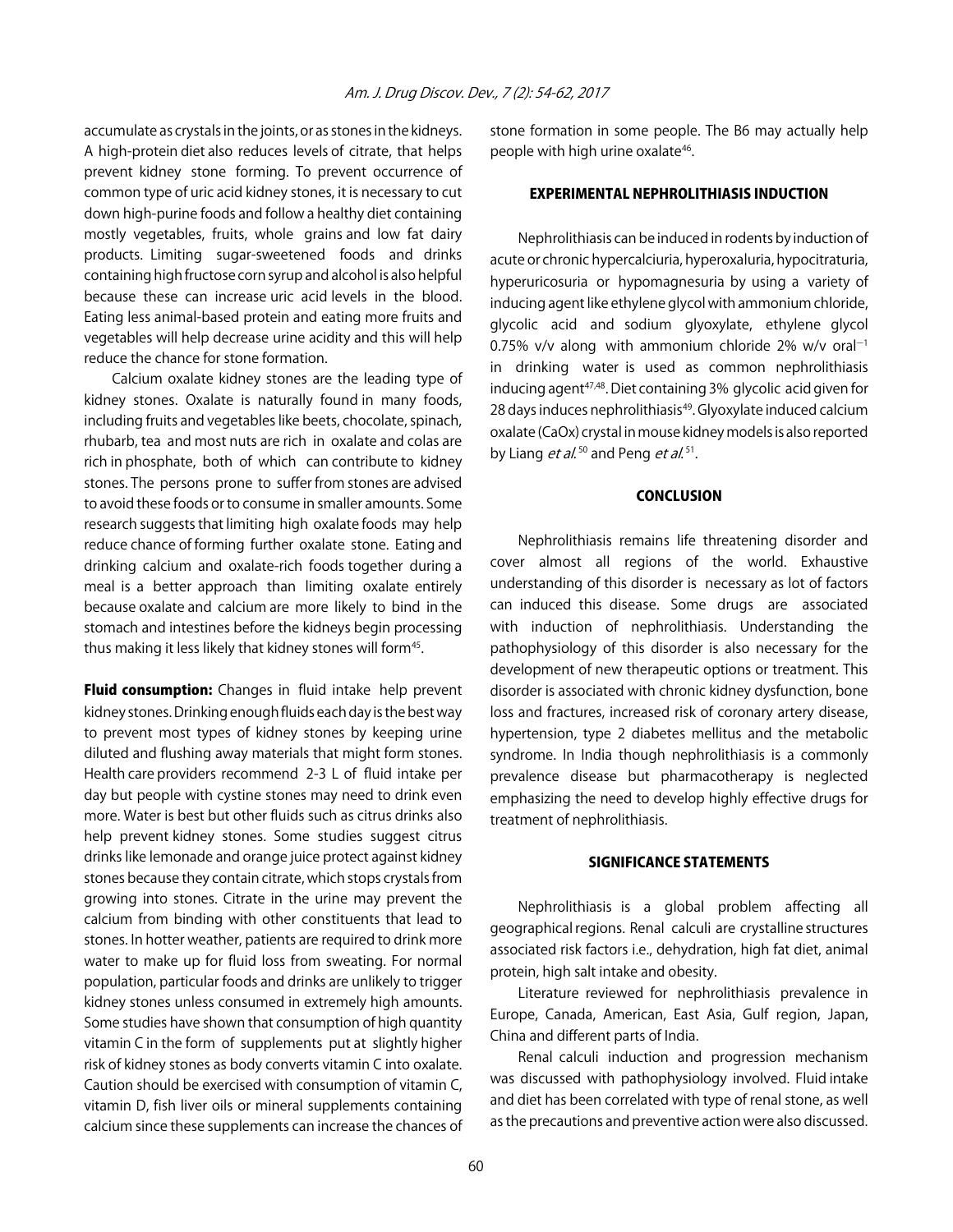Relation of fluid intake and diet has been correlated with type of renal stone, precaution and preventive actions were discussed.

Concise information was provided on experimental models of nephrolithiasis induction in animals.

Nephrolithiasis is associated with chronic kidney dysfunction, bone loss, coronary artery disease, hypertension and type 2 diabetes mellitus signifying necessity of understanding the pathophysiology.

#### **REFERENCES**

- 1. Soni, A.B., 1999. A comparative study of Pratisaraneeya Kshara in the management of Arshas. Ph.D. Thesis, Gujarat Ayurveda University, Jamnagar, India.
- 2. Basavaraj, D.R., C.S. Biyani, A.J. Browning and J.J. Cartledge, 2007. The role of urinary kidney stone inhibitors and promoters in the pathogenesis of calcium containing renal stones. EAU-EBU Update Ser., 5: 126-136.
- 3. Hirose, M., K. Tozawa, A. Okada, S. Hamamoto and H. Shimizu et al., 2008. Glyoxylate induces renal tubular cell injury and microstructural changes in experimental mouse. Urol. Res., 36: 139-147.
- 4. Bhishagratna, K.K., 1911. Based on Original Sanskrit Text, Volume II. Kaviraj Kunja Lal Bhishagratna, Kolkata, pp: 25-30.
- 5. Tewari, M. and H.S. Shukla, 2005. Sushruta: The father of Indian surgery. Indian J. Surg., 67: 229-230.
- 6. Yoshida, O. and Y. Okada, 1990. Epidemiology of urolithiasis in japan: A chronological and geographical study. Urol. Int., 45: 104-111.
- 7. Stamatelou, K.K., M.E. Francis, C.A. Jones, L.M. Nyberg Junior and G.C. Curhan, 2003. Time trends in reported prevalence of kidney stones in the United States: 1976-1994. Kidney Int., 63: 1817-1823.
- 8. Butterweck, V. and S.R. Khan, 2009. Herbal medicines in the management of urolithiasis: Alternative or complementary? Planta Med., 75: 1095-1103.
- 9. Al-Attar, A.M., 2010. Antilithiatic influence of spirulina on ethylene glycol-induced nephrolithiasis in male rats. Am. J. Biochem. Biotechnol., 6: 25-31.
- 10. Kok, D.J., 2002. Clinical implications of physicochemistry of stone formation. Endocrinol. Metab. Clin. North Am., 31: 855-867.
- 11. Moe, O.W., 2006. Kidney stones: Pathophysiology and medical management. Lancet, 367: 333-344.
- 12. Hesse, A., E. Brandle, D. Wilbert, K.U. Kohrmann and P. Alken, 2003. Study on the prevalence and incidence of urolithiasis in Germany comparing the years 1979 vs. 2000. Eur. Urol., 44: 709-713.
- 13. Sutherland, J.W., J.H. Parks and F.L. Coe, 1985. Recurrence after a single renal stone in a community practice. Miner. Electrolyte Metab., 11: 267-269.
- 14. Ramello, A., C. Vitale and M. Marangella, 2000. Epidemiology of nephrolithiasis. J. Nephrol., 13: 45-50.
- 15. Robertson, W.G. and H. Hughes, 1994. Epidemiology of Urinary Stone Disease in Saudi Arabia. In: Urolithiasis, Ryall, R., V. Bais, A. Marshall, L. Rofe and V.W. Smith (Eds.). Plenum Press, New York, ISBN: 978-1-4613-6091-9, pp: 453-455.
- 16. Bhalla, V., P.C. Grimm, G.M. Chertow and A.C. Pao, 2009. Melamine nephrotoxicity: An emerging epidemic in an era of globalization. Kidney Int., 75: 774-779.
- 17. Guan, N., Q. Fan, J. Ding, Y. Zhao and J. Lu et al., 2009. Melamine-contaminated powdered formula and urolithiasis in young children. N. Engl. J. Med., 360: 1067-1074.
- 18. Potts, J.M., 2004. Essential Urology: A Guide to Clinical Practice. 2nd Edn., Humana Press, Totowa, New Jersey, ISBN: 9781592597376, pp: 129.
- 19. Lopez, M. and B. Hoppe, 2010. History, epidemiology and regional diversities of urolithiasis. Pediatr. Nephrol., 25: 49-59.
- 20. Pearle, M.S., E.A. Calhoun and G.C. Curhan, 2005. Urologic diseases in America project: Urolithiasis. J. Urol., 173: 848-857.
- 21. Wein, A.J., L.R. Kavoussi, A.C. Novick, A.W. Partin and C.A. Peters, 2007. Campbell-Walsh Urology. 9th Edn., Saunders, Philadelphia, pp: 609-653.
- 22. Van Dervoort, K., J. Wiesen, R. Frank, S. Vento, V. Crosby, M. Chandra and H.J. Trachtman, 2007. Urolithiasis in pediatric patients: A single center study of incidence, clinical presentation and outcome. J. Urol., 177: 2300-2305.
- 23. Strohmaier, W.L., 2000. [Socioeconomic aspects of urinary calculi and metaphylaxis of urinary calculi]. Urologe A, 39: 166-170, (In German).
- 24. Robertson, W.G., 2001. The Changing Pattern of Urolithiasis in the UK and its Causes. In: Eurolithiasis, Kok, D.J., H.C. Romijn, P.C.M.S. Verhagen and C.F. Verkoelen (Eds.). Shaker Publishing, Maastricht, Netherlands, pp: 9-11.
- 25. Ahlstrand, C. and H.G. Tiselius, 1990. Recurrences during a 10-year follow-up after first renal stone episode. Urol. Res., 18: 397-399.
- 26. Urology and Andrology Centre, 2016. Kidney stones. Services. http://www.dilipraja.com/stone.htm.
- 27. Ansari, M.S., N.P. Gupta, A.K. Hemal, P.N. Dogra, A. Seth, M. Aron and T.P. Singh, 2005. Spectrum of stone composition: structural analysis of 1050 upper urinary tract calculi from northern India. Int. J. Urol., 12: 12-16.
- 28. Singh, L.B.K., S.N. Prasad and P.P. Singh, 1977. Urinary bladder stone disease and common types of urinary stones found in Manipur. Asian Med. J., 20: 589-589.
- 29. Hussain, F., F.R. Billimoria, S.D. Bapat and P.P. Singh, 1987. Prevalence and Etiology of Urinary Stone Disease in North-East Bombay. In: Multidimensional Approach to Urolithiasis, Singh, P.P. and A.K. Pendse (Eds.). Himanshu Publication, Udaipur, India, pp: 71.
- 30. Chandigarh Tribune, 2000. Leafy vegetables 'cause' stones. Tribune News Service. http://www.tribuneindia.com/ 2000/20001102/cth3.htm.